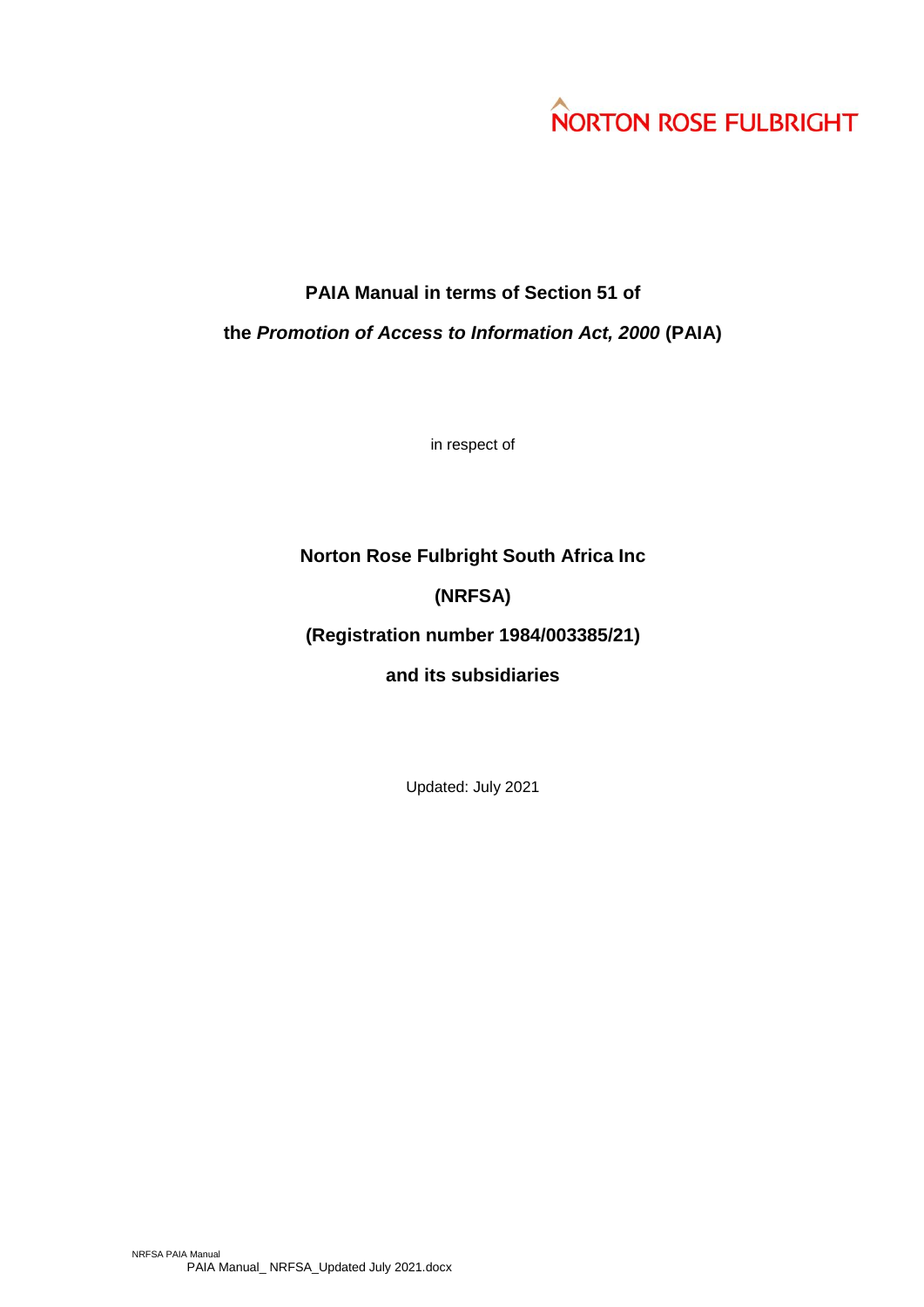#### **1 Introduction**

- 1.1 The *Promotion of Access to Information Act*, *2000* (**PAIA**) gives effect to Section 32(1)(a) and (b) of the *Constitution of the Republic of South Africa, Act*, *1996* (**the Constitution**), which provides for the right of access to information held by public and private bodies when such information is requested for the exercise or protection of any rights.
- 1.2 PAIA, inter alia, sets out the requisite procedural requirements in relation to a request for information, the requirements to be met, and grounds for refusal of the request.
- 1.3 PAIA recognises that the right to any information may be limited to the extent that such limitations (including, but not limited to, limitations aimed at the reasonable protection of privacy, commercial confidentiality and effective, efficient and good governance), are reasonable and justifiable in an open and democratic society based on human dignity, equality and freedom as contemplated in Section 36 of the Constitution.

#### **2 Overview of NRFSA**

Norton Rose Fulbright is a global law firm structured as a Swiss Verein, the members of which are Norton Rose Fulbright US LLP, Norton Rose Fulbright LLP, Norton Rose Fulbright Australia, Norton Rose Fulbright Canada LLP and Norton Rose Fulbright South Africa Inc (each of which is a separate legal entity) and their respective affiliates. Norton Rose Fulbright provides the world's preeminent corporations and financial institutions with a full business law service. This PAIA Manual only applies to Norton Rose Fulbright South Africa Inc. For the avoidance of doubt, this PAIA Manual does not apply to any other Norton Rose Fulbright member firms.

#### **3 Purpose of the PAIA Manual**

The purpose of this PAIA Manual is to inform a requester of the records held by NRFSA and of the procedural and other requirements, as prescribed by PAIA, which must be met in order for the requester to access records held by NRFSA.

#### **4 PAIA and the Protection of Personal Information Act, 2013**

This PAIA Manual has been updated to comply with the *Protection of Personal Information Act, 2013* (**POPIA**). POPIA gives effect to the constitutional right to privacy provided in Section 14 of the Constitution and regulates the manner in which personal information may be processed. Section 9 of PAIA recognises that the right of access to information is subject to a justifiable limitation, amongst others, aimed at the reasonable protection of privacy. POPIA provides for the establishment of an Information Regulator to exercise certain powers and to perform certain duties and functions in terms of both POPIA and PAIA.

#### **5 Manual to be made available (Section 51(3) of PAIA)**

This PAIA Manual will be made available on the NRFSA website; at the principal place of business of NRFSA for public inspection during normal business hours; and in copy to any person upon request and upon the payment of a reasonable amount.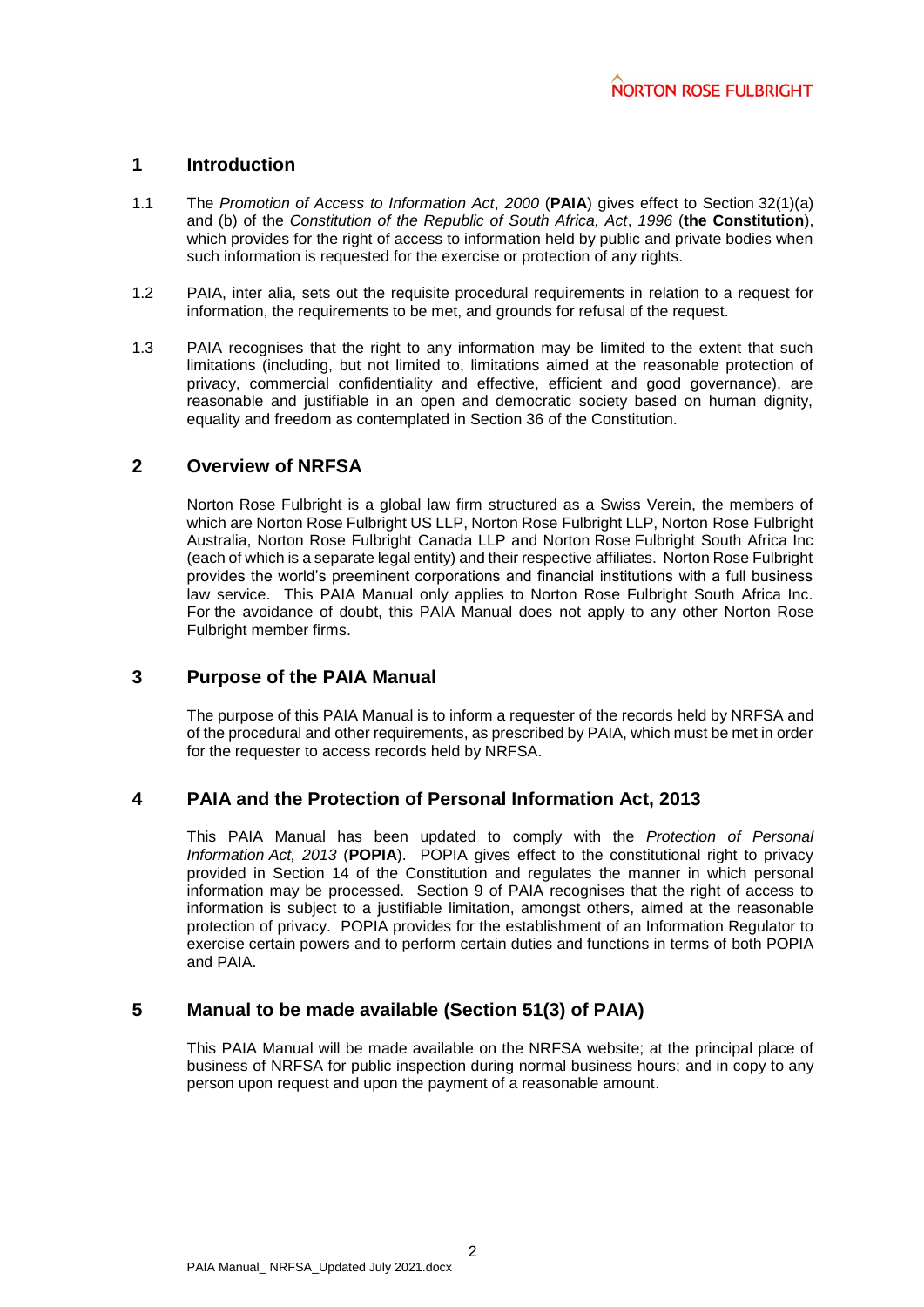## **6 Details of private body (Section 51(1)(a) of PAIA)**

| Name of Private Body       | Norton Rose Fulbright South Africa Inc                                                             |  |  |  |  |  |  |
|----------------------------|----------------------------------------------------------------------------------------------------|--|--|--|--|--|--|
| Physical address           | 15 Alice Lane, Sandton, 2196                                                                       |  |  |  |  |  |  |
| Postal address             | PO Box 784903, Sandton, 2146                                                                       |  |  |  |  |  |  |
| Head of Private Body       | CEO<br>Marelise van der Westhuizen<br>(Director<br>and<br>Norton Rose Fulbright South Africa Inc)  |  |  |  |  |  |  |
| Telephone number           | $+27(0)$ 11 685 8500                                                                               |  |  |  |  |  |  |
| Electronic Mail            | rsacompliancelawyers@nortonrosefulbright.co.za                                                     |  |  |  |  |  |  |
| Information Officer        | Swart - General Counsel<br>Isla<br>Director<br>and<br>0f<br>Norton Rose Fulbright South Africa Inc |  |  |  |  |  |  |
| Deputy Information Officer | Hugh Bisset - General Counsel<br>Director<br>and<br>0f<br>Norton Rose Fulbright South Africa Inc   |  |  |  |  |  |  |

## **7 Guide compiled by the South African Human Rights Commission and the transfer of functions to the Information Regulator (Section 10 of PAIA)**

- 7.1 The Information Regulator, established in terms of Section 39 of POPIA, will be taking over the regulatory mandate functions relating to PAIA, which sees the effective transfer of certain functions currently performed by the South African Human Rights Commission (**SAHRC**). The Information Regulator must, as prescribed by Section 10 of PAIA, update and make available the existing guide that has been compiled by the SAHRC containing such information, in an easily comprehensible form and manner, as may reasonably be required by a person who wishes to exercise any right contemplated in PAIA and POPIA.
- 7.2 The guide assists persons in using and understanding PAIA, in making requests for information under PAIA, and exercising one's right to information. The guide is available in all of the official languages, and is available on the SAHRC website at [www.sahrc.org.za.](http://www.sahrc.org.za/)

#### **8 Right of access to records of private bodies (Section 50 of PAIA)**

- 8.1 A requester may be given access to any record of NRFSA if:
	- (1) that record is required for the exercise or protection of any rights;
	- (2) that person complies with the procedural requirements of PAIA relating to a request for access to that record (see paragraph [14:](#page-5-0) Request for access to records); and
	- (3) access to that record is not refused in terms of any ground for refusal contemplated in Chapter 4 of Part 3 of PAIA (see paragraph [16:](#page-6-0) Grounds for refusal of access to records).

## **9 Notice in terms of Section 51(1)(b)(ii) of PAIA)**

9.1 At this stage no notices have been published on the categories of records automatically available without a person having to request access thereto in terms of PAIA.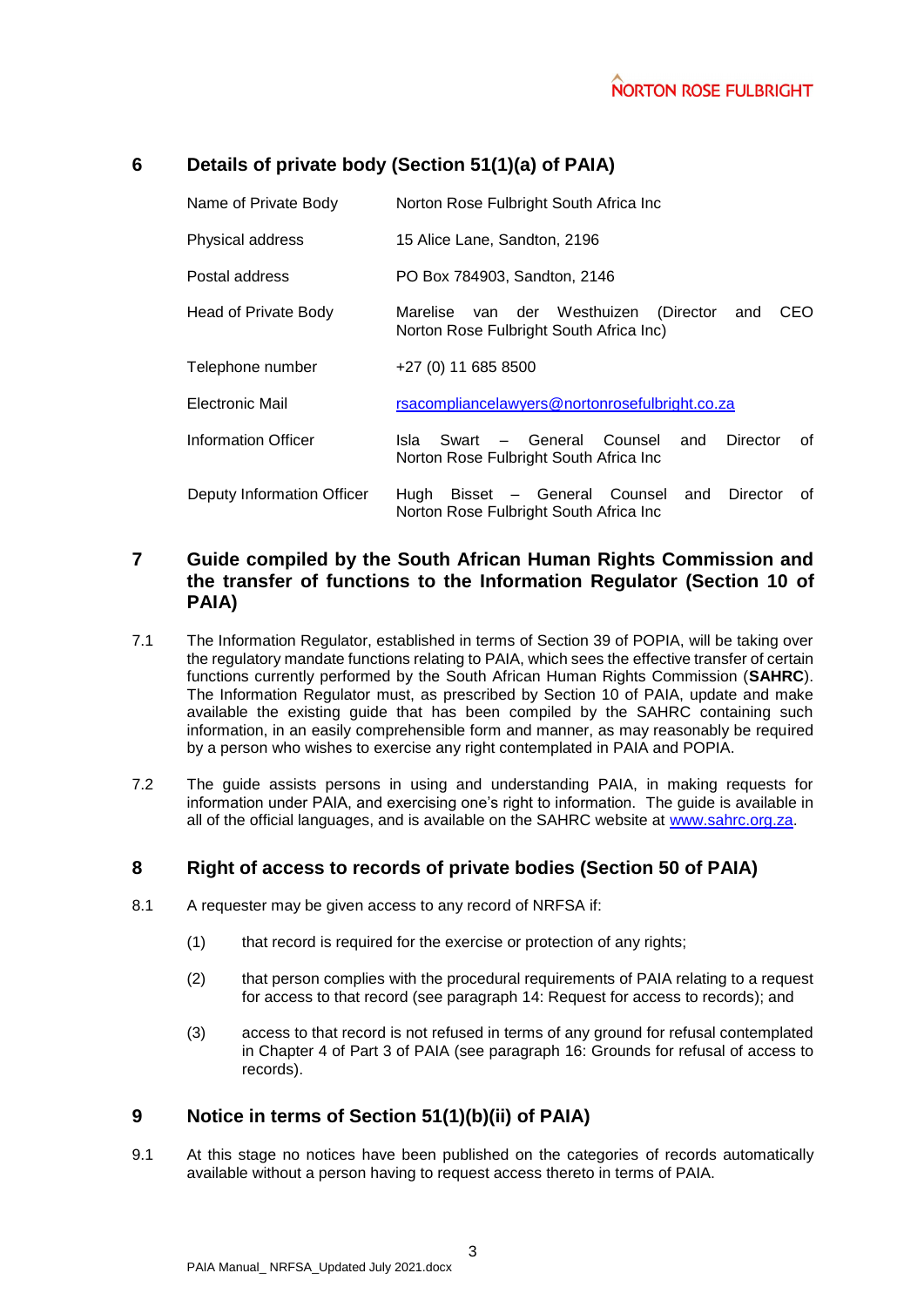9.2 However, all information on NRFSA's website [\(www.nortonrosefulbright.com\)](http://www.nortonrosefulbright.com/) is freely available and it is therefore not necessary to apply for access thereto in terms of PAIA.

## **10 Applicable legislation (Section 51(1)(b)(iii) of PAIA)**

NRFSA retains records in terms of the following additional legislation:

- (1) *Companies Act, 2008*;
- (2) *Basic Conditions of Employment Act, 1997*;
- (3) *Employment Equity Act, 1998*;
- (4) *Labour Relations Act, 1995*;
- (5) *Skills Development Act, 1998*;
- (6) *Unemployment Insurance Act, 2001*;
- (7) *Value-Added Tax Act, 1991*;
- (8) *Income Tax Act, 1967*;
- (9) *Electronic Communications and Transactions Act, 2002*;
- (10) *Promotion of Access of Information Act, 2000*; and
- (11) *Protection of Personal Information Act, 2013*.

#### <span id="page-3-0"></span>**11 Categories of records held by NRFSA and available upon a formal request for access in terms of PAIA (Section 51(b)(iv) of PAIA)**

A requester must comply with the procedural requirements prescribed in Section 53 of PAIA, and as set out in in paragraph [14](#page-5-0) of this PAIA Manual, in order to obtain access to the following records held by NRFSA (but we reserve the right to decline access in respect of documents which are in the public domain, thus publicly available from other sources):

| Category                  | <b>Subject/Description</b>                                                                                                                                                                                                                                                                                                                                                                                                                                                                                     |  |  |  |
|---------------------------|----------------------------------------------------------------------------------------------------------------------------------------------------------------------------------------------------------------------------------------------------------------------------------------------------------------------------------------------------------------------------------------------------------------------------------------------------------------------------------------------------------------|--|--|--|
| Incorporation<br>Document | Memorandum of Association.                                                                                                                                                                                                                                                                                                                                                                                                                                                                                     |  |  |  |
| Accounting                | Accounts, invoices, reconciliations, credit/debit notes, journals, ledgers,<br>balance sheets, income statements, trial balances, payment schedules,<br>cheque runs, cash flow statements.                                                                                                                                                                                                                                                                                                                     |  |  |  |
| <b>Publications</b>       | Updates prepared by various departments within the firm.<br>1.<br>2.<br>Information booklets on areas of the law in which the firm<br>specialises.                                                                                                                                                                                                                                                                                                                                                             |  |  |  |
| Marketing                 | Client proposals, copies of seminar papers, copies of various<br>Powerpoint presentations for prospective clients, in-house training,<br>seminars, copies of advertisements placed by the firm, copies of<br>directory listings placed by the firm, copies of articles written by<br>professional staff, content for the firm's website, invitation lists for<br>seminars and other formal company functions, internal newsletter,<br>business card details for professional staff and the marketing database. |  |  |  |
| Traveling                 | Frequent flyer information, daily booking requests, travel agent<br>invoices, general correspondence, foreign exchange orders, car                                                                                                                                                                                                                                                                                                                                                                             |  |  |  |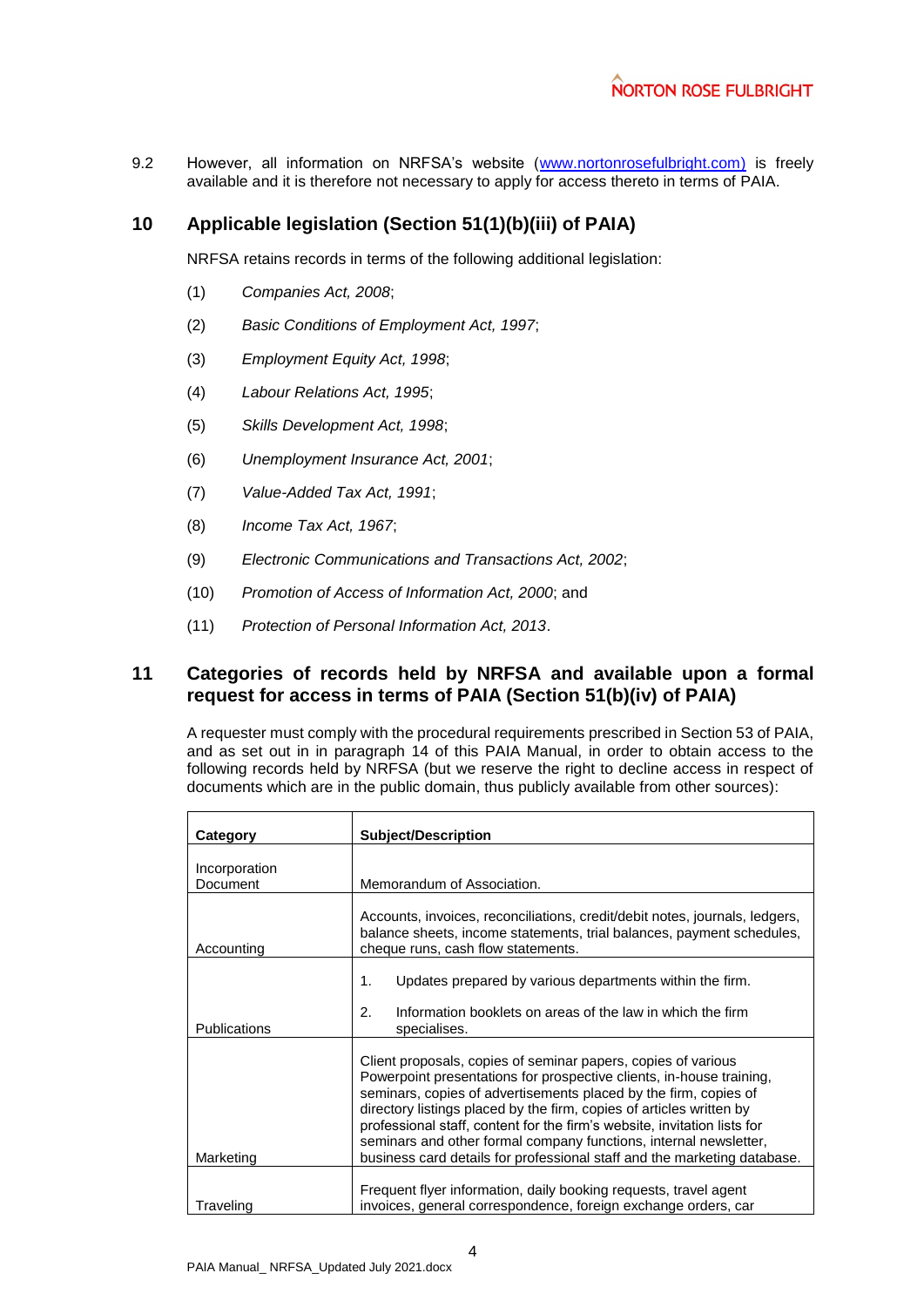| <b>Category</b>       | <b>Subject/Description</b>                                                                                                                                                                                                                                                                                                                                                                                                                                                                                                                                                                                                                               |
|-----------------------|----------------------------------------------------------------------------------------------------------------------------------------------------------------------------------------------------------------------------------------------------------------------------------------------------------------------------------------------------------------------------------------------------------------------------------------------------------------------------------------------------------------------------------------------------------------------------------------------------------------------------------------------------------|
|                       | insurance declarations, travel insurance declarations, travel profiles for<br>monthly travel, corporate agreements with airlines; hotel and car rental<br>companies; travel booking confirmations and cellular phone contracts.                                                                                                                                                                                                                                                                                                                                                                                                                          |
| Procurement           | Order books, waybills, invoices, statements, record cards of voice<br>recorders and transcribers, procurement contracts.                                                                                                                                                                                                                                                                                                                                                                                                                                                                                                                                 |
| Administration        | Minutes of meetings of various committees within the firm, general<br>correspondence; lease agreements, copies and correspondence<br>relating to various insurance policies, general correspondence, work<br>papers, operating manuals of mechanical and electrical systems;<br>architect drawings, salary work papers, copies of and correspondence<br>with regard to office building leases, voicemail and security systems.                                                                                                                                                                                                                           |
| Human Resources       | Contracts of employment, documents relating to remuneration<br>structuring, job specifications, format/procedures for advertising<br>positions, policy documents relating to General Conditions of<br>Employment; performance evaluations; Employment Equity Plan and<br>reports; Workplace Skills Plan and reports; personnel files, loan and<br>bursary agreements, documents relating to disciplinary and grievance<br>procedures; all employment applications, forms relating to new staff<br>appointments, vacation employment applications and confidentiality<br>undertakings, Candidate Attorney's contracts with the Legal Practice<br>Council. |
| Salaries and benefits | Remuneration schedules, various payroll reports, Workmen's<br>Compensation documentation, Pension Fund documentation,<br>Retirement Plan documentation, Group Life Scheme documentation,<br>medical aid scheme documentation.                                                                                                                                                                                                                                                                                                                                                                                                                            |
| Library materials     | Law reports, books, publications, reference books, government<br>gazettes, precedents, journals.                                                                                                                                                                                                                                                                                                                                                                                                                                                                                                                                                         |
| ΙT                    | The network and the systems on it, details of employees captured on<br>the intranet, IT literature, instruction manuals.                                                                                                                                                                                                                                                                                                                                                                                                                                                                                                                                 |

#### **12 Categories of records to be made available without a person having to request access in terms of PAIA (Section 52 of PAIA)**

Any records held by NRFSA that are automatically available without having to make a formal request in terms of PAIA can be viewed on NRFSA's website: [www.nortonrosefulbright.com](http://www.nortonrosefulbright.com/)

#### **13 Description of records processed in terms of POPIA to be maintained by NRFSA (Section 51(1)(c) of PAIA read with Section 17 of POPIA)**

- 13.1 POPIA regulates the manner in which personal information may be processed. Processing includes, amongst other things, the collection, storage, updating or modification, consultation or use, or destruction of information. Personal information must be processed lawfully and in a reasonable manner that does not infringe the privacy of the person to whom personal information relates (data subject).
- 13.2 In terms of Section 5 of POPIA a data subject has the right to have his, her or its personal information processed in accordance with the conditions for the lawful processing of personal information as referred to in Chapter 3 of POPIA. NRFSA as a responsible party ensures that the conditions set out in Chapter 3, and all the measures that give effect to such conditions are complied with at the time of the determination of the purpose and means of the processing and during the processing itself.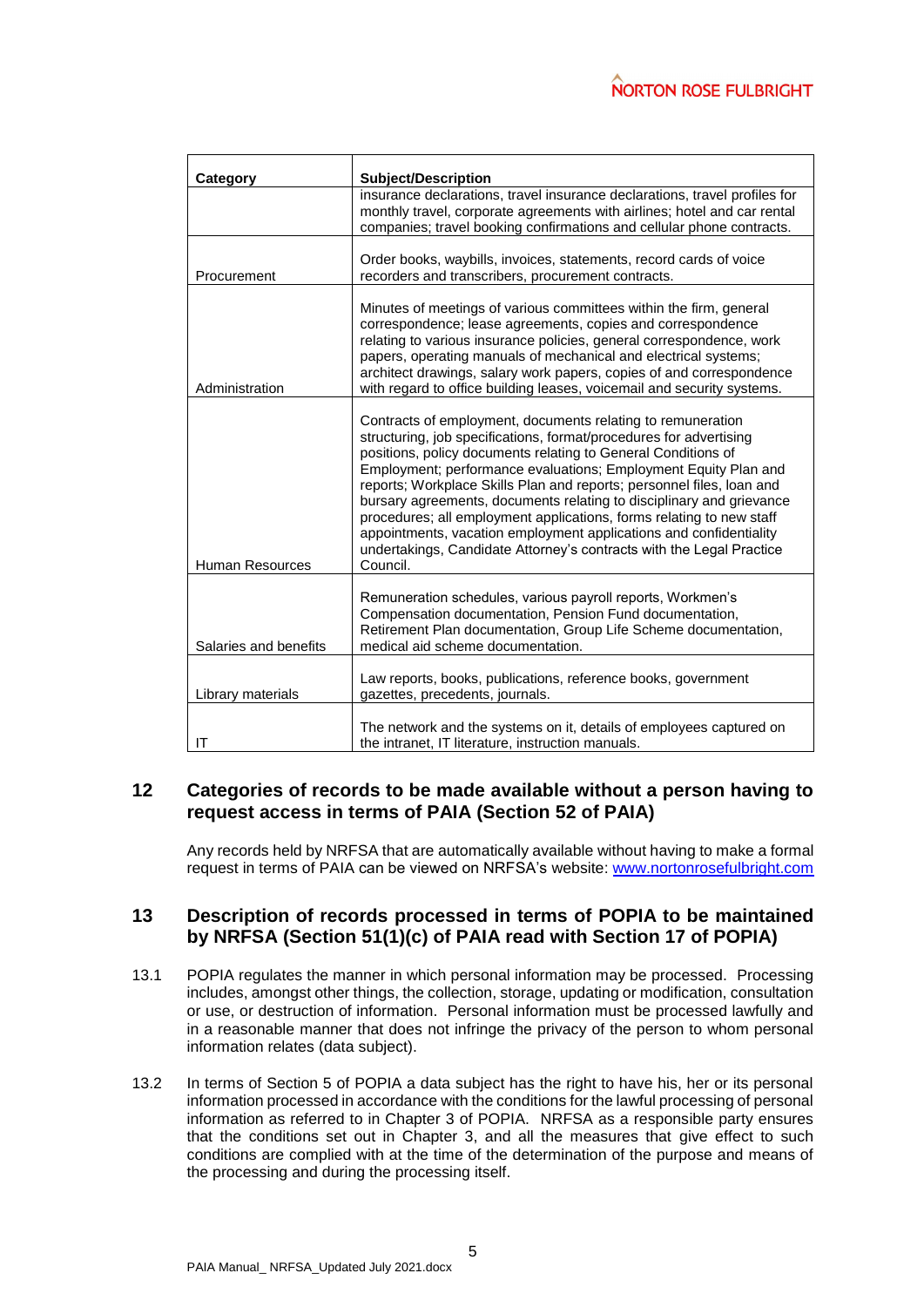13.3 In terms of Section 17 of POPIA, NRFSA is required to maintain documentation of all its processing operations. Please refer to paragraph [11](#page-3-0) and [Annexure](#page-8-0) A, which set out those records held and lawfully processed by NRFSA, the purpose of processing of personal information, the categories of data subjects and information collected in respect of the data subject, planned trans-border flows of information, and a description of information security measures in place.

#### <span id="page-5-0"></span>**14 Request for access to records (Section 53 of PAIA read with Section 23 of POPIA)**

- 14.1 In order to request access to information a requester must comply with all the procedural requirements as set out in PAIA, relating to the request for access to a record. The Information Officer is the person authorised to handle PAIA requests. To facilitate the procedure, a requester must:
	- (1) Complete the prescribed form, Form C, which is available on the website of the South African Human Rights Commission at [www.sahrc.org.za;](http://www.sahrc.org.za/) and enclosed herewith as [Annexure](#page-13-0) B; or complete such form that substantially corresponds with Form C;
	- (2) Address the request to the Information Officer of NRFSA;
	- (3) Provide sufficient details to enable NRFSA to identify:
		- (a) the record(s) requested;
		- (b) the requester (and if an agent is lodging the request, proof of capacity);
		- (c) the form of access required;
		- (d) the postal or email address of the requester;
		- (e) if the requester wishes to be informed of the decision in any manner (in addition to written) the manner and particulars thereof; and
		- (f) the right which the requester is seeking to exercise or protect with an explanation of the reason why the record is required to exercise or protect the right.
	- (4) Should an individual be unable to complete the prescribed form because of illiteracy, disability or any other reason, such individual may submit such request orally to the Information Officer; and
	- (5) The requester must pay the prescribed fee (if applicable) before any further processing can take place.

#### **15 Prescribed fees**

The fee for the request to access records is prescribed in terms of Chapter 4 of the PAIA Regulations regarding the Promotion of Access to Information, and available on the website of the SAHRC at [www.sahrc.org.za.](http://www.sahrc.org.za/)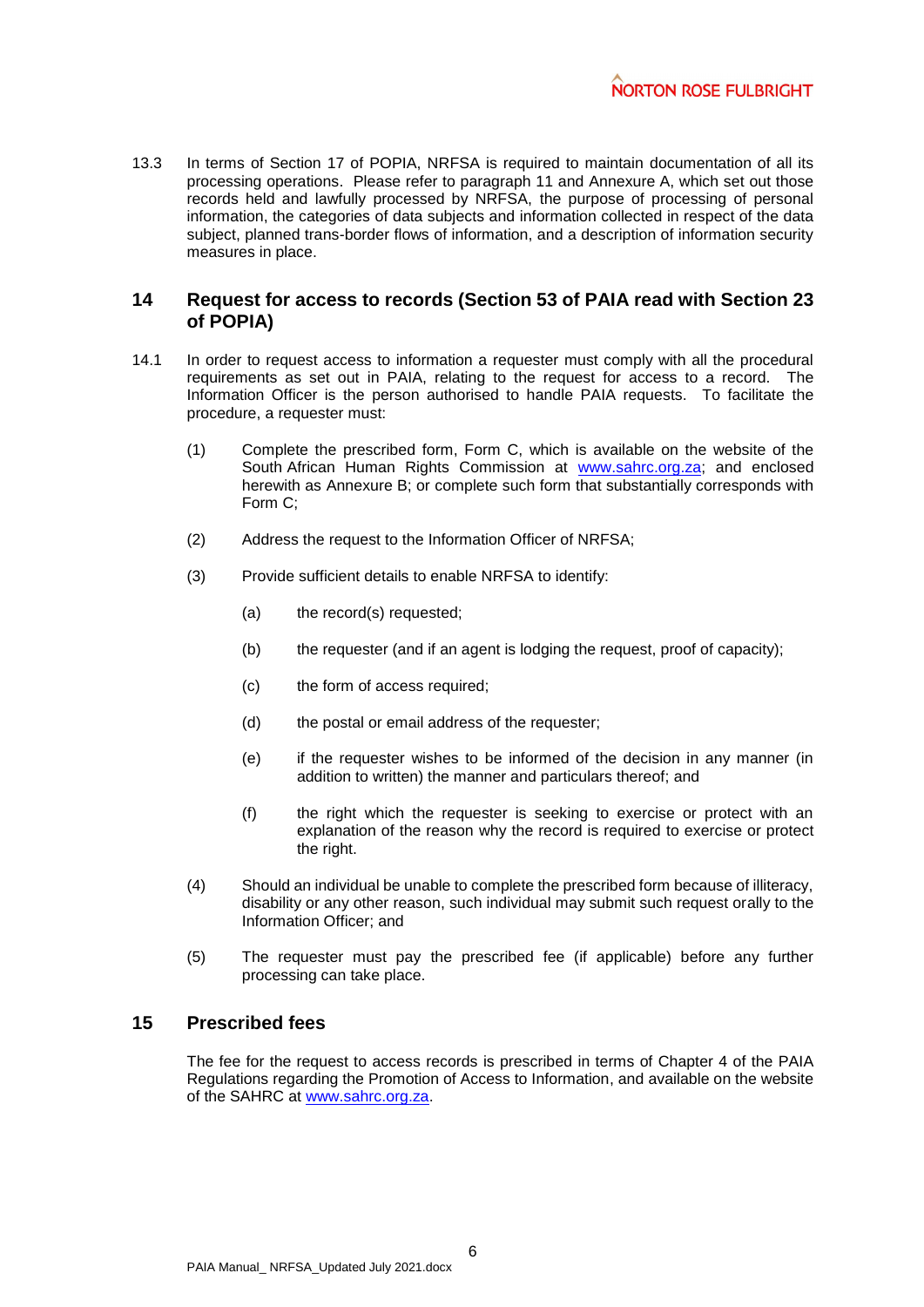## <span id="page-6-0"></span>**16 Grounds for refusal of access to records (Chapter 4 of PAIA read with Section 23(4)(a) of POPIA)**

- 16.1 PAIA recognises that the right to any information may be limited to the extent that such limitations are reasonable and justifiable in an open and democratic society based on human dignity, equality and freedom as contemplated in Section 36 of the Constitution; and therefore NRFSA may refuse to grant a requester access to records in certain circumstances.
- 16.2 Subject to Section 70 of PAIA, NRFSA may refuse a request for access to records as contemplated by PAIA if the information contained in the record relates to:
	- (1) Protection of the privacy of a third party, including a deceased individual, if that third party is a natural person, which would involve the unreasonable disclosure of personal information of that natural person (Section 63(1) of PAIA);
	- (2) Protection of commercial information of a third party as defined by PAIA, if the record contains:
		- (a) trade secrets of that third party;
		- (b) financial, commercial scientific or technical information other than trade secrets of a third party, the disclosure of which would be likely to cause harm to the commercial or financial interests of that third party; and
		- (c) information disclosed in confidence to NRFSA by a third party, the disclosure of which could put that third party at a disadvantage in contractual or other negotiations or would prejudice that third party in commercial competition (Section 64 of PAIA).
	- (3) Protection of confidential information if the disclosure would constitute a breach of a duty or confidence to a third party in terms of an agreement (Section 65 of PAIA);
	- (4) Protection of safety of individuals and protection of property (Section 66 of PAIA);
	- (5) Protection of records which would be regarded as privileged in legal proceedings or subject to legal privilege in any other respect, unless the person so entitled to privilege waives the privilege (Section 67 of PAIA);
	- (6) Protection of commercial activities of NRFSA, which includes:
		- (a) trade secrets of NRFSA;
		- (b) financial, commercial scientific or technical information, disclosure of which could cause harm to the financial or commercial interests of NRFSA;
		- (c) information, which if disclosed, could put NRFSA at a disadvantage in negotiations or commercial competition; and
		- (d) a computer programme owned by NRFSA, and which is protected by copyright (Section 68 of PAIA).
	- (7) The research information of NRFSA or a third party on behalf of NRFSA if the disclosure would expose the third party, NRFSA, the researcher or the subject matter of the research to serious disadvantage (Section 69 of PAIA).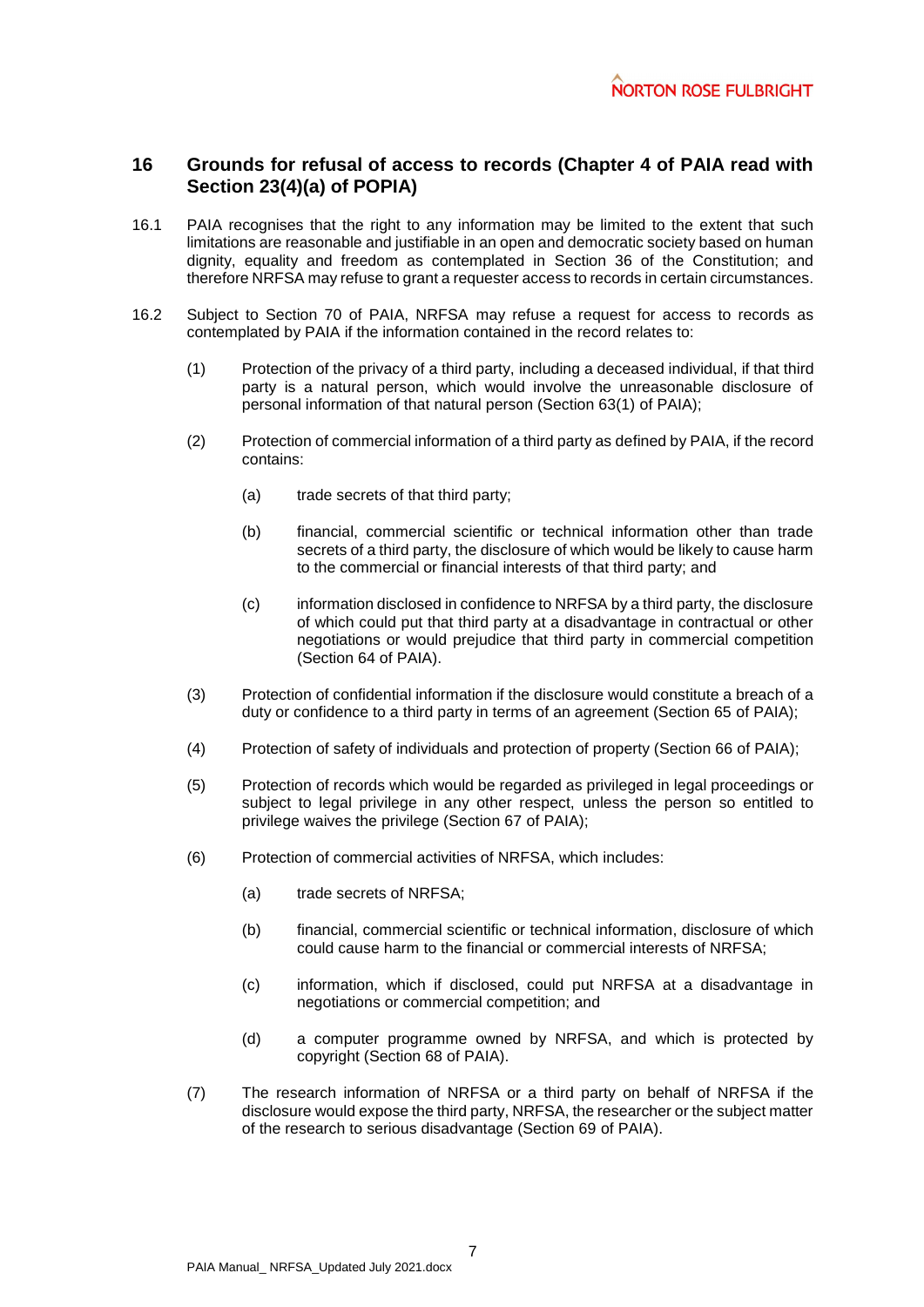## **17 Applicable time-periods (Chapter 3 of Part 3 of PAIA)**

- 17.1 NRFSA will inform the requester within 30 days after receipt of the request of its decision whether or not to grant the request, except if the provisions regarding third party intervention apply.
- 17.2 The 30-day period may be extended by a further period of not more than 30 days if the request is for a large number of records or requires a search through a large number of records and compliance with the original period would unreasonably interfere with the activities of NRFSA or the records are not located at NRFSA, or consultations amongst divisions and/or subsidiaries of NRFSA or another private body are required.

#### **18 The outcome of a request (granting or refusing) (Chapter 3 of Part 3 of PAIA)**

- 18.1 Should the request be granted, the notice will state the access fee (if any) to be paid upon access, the form in which access will be given and further that the requester may lodge a complaint to the Information Regulator or an application with a court against the access fee to be paid or the form of access granted, and the procedure, including the period allowed, for lodging a complaint to the Information Regulator or the court application.
- 18.2 If a request for access is granted, the requester must be given access to the record concerned after the expiry of 30 days after notice is given to a third party to whom or which the record pertains, unless a complaint to the Information Regulator or a court application is lodged against the decision within that period.
- 18.3 Should the request be refused, the notice must state adequate reasons for the refusal, including the provisions of PAIA relied upon, and that the requester may lodge a complaint to the Information Regulator or an application to a court against the refusal of the request, and the procedure (including the period) for lodging a complaint to the Information Regulator or the court application.

#### **19 Remedies available in refusal of a request for information (Chapter 1A and 2 of Part 4 of PAIA)**

- 19.1 A requester that has been aggrieved by a decision of the Information Officer, may, after 180 days of the decision, submit a complaint, alleging that the decision was not in compliance with PAIA, to the Information Regulator in the prescribed manner and form for appropriate relief; and thereafter, apply to the court for appropriate relief.
- 19.2 Should a third party be dissatisfied with the Information Officer's decision to grant a request for information relating to that third party, it (the third party) may after 180 days of the decision, submit a complaint, alleging that the decision was not in compliance with PAIA, to the Information Regulator in the prescribed manner and form for appropriate relief, and thereafter, apply to a court for the appropriate relief.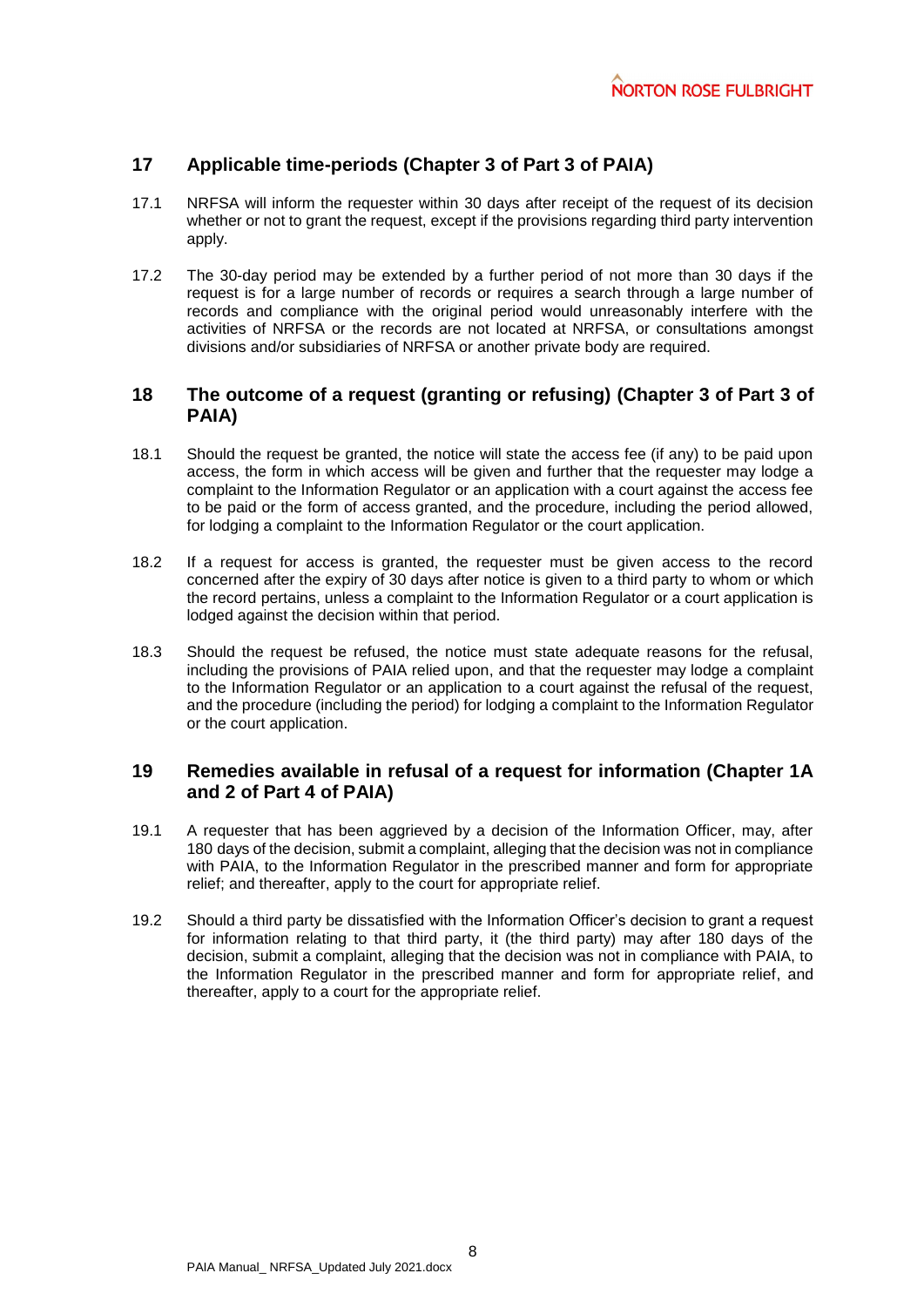## <span id="page-8-0"></span>**Annexure A – POPIA**

## **1 Description of categories of data subjects the categories of information relating to the data subject (Section 51(1)(c)(ii) of PAIA)**

#### 1.1 **Employees (current, past and prospective)**

- (1) Basic personal details such as names of person;
- (2) Contact details such as identity number, postal and physical addresses;
- (3) Special personal information such as race, gender, credit records and criminal records (if applicable), sick leave records;
- (4) Employee contracts, details of an employee's salary and bank account, an individual employee's personnel file, leave records, performance reviews; and
- (5) Recruitment related information such as the data subject's curriculum vitae, education and employment history, details of professional memberships and other information relevant to potential recruitment to NRFSA.

#### 1.2 **Third party service providers**

- (1) Name of the entity, particulars of the contact person;
- (2) Contact details such as the physical and postal address, registration number; and
- (3) Financial information, authorised signatories.

#### 1.3 **Clients**

- (1) Name of the entity or individual, particulars of the contact person;
- (2) Contact information of the entity or individual, including the operating or physical address, telephone number, postal and/or email address;
- (3) Financial information such as payment related information or bank account details;
- (4) Website usage and other technical information such as details of visits to NRFSA's websites or information collected through cookies and other tracking technologies;
- (5) Personal information provided to NRFSA or generated by NRFSA in the course of providing services, which may, where relevant, include special personal information;
- (6) Identification and other background verification information such as copies of passports or utility bills or evidence of beneficial ownership or the source of funds to comply with client due diligence/know your client/anti-money laundering laws and collected as part of NRFSA's client acceptance and ongoing monitoring procedures;
- (7) Information that the data subject may provide to NRFSA in the course of registering for and attending events or meetings, including access and dietary requirements; and
- (8) Any other personal information relating to the data subject that the data subject may provide.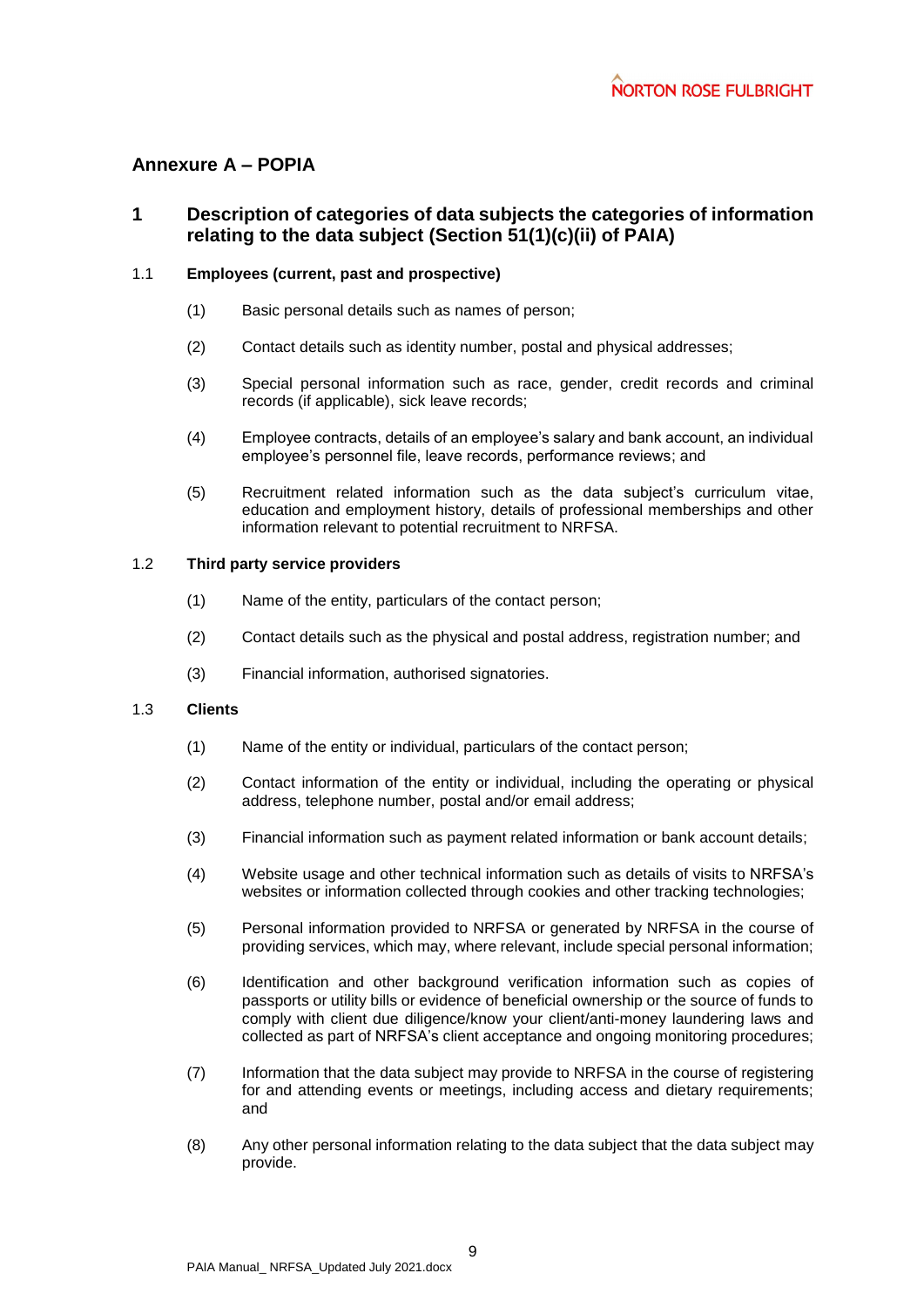### **2 Purpose of processing information (Section 51(1)(c)***(***i) of PAIA)**

Personal information held by NRFSA is collected for a specific, explicitly defined and lawful purpose related to a function or activity of NRFSA. NRFSA processes personal information in respect of employees, third party service providers, and clients. The personal information of these data subjects is processed by NRFSA to carry out its business and organisational functions and, more specifically, in the following ways (in each case, the relevant grounds relied upon to use the data subject's personal information are noted):

- (1) To provide legal and other services to data subjects and to conduct business
	- (a) To administer and perform services, including to carry out obligations arising from any agreements entered into between the data subject and NRFSA (NRFSA's Standard Terms of Engagement apply where NRFSA provides legal services);
	- (b) Legal grounds: contract performance, legitimate interests (to enable NRFSA to perform its obligations and provide services to data subjects), consent.
- (2) To facilitate use of NRFSA's websites and to ensure content is relevant
	- (a) To respond to requests for information or enquiries from visitors to NRFSA's websites and to ensure that content from these websites is presented in the most effective manner for the data subject and for the data subject's device;
	- (b) Legal grounds: legitimate interests (to allow NRFSA to provide the data subject with the content and services on the websites), consent, contract performance.
- (3) For marketing and business development purposes
	- (a) To provide the data subject with details of new services, legal updates and invites to seminars and events where a data subject has chosen to receive these. NRFSA will provide an option to unsubscribe or opt-out of further communication on any electronic marketing communication sent to the data subject or the data subject may opt out by contacting NRFSA;
	- (b) Legal grounds: legitimate interests, consent.
- (4) For research and development purposes
	- (a) Analysis in order to better understand the data subjects and data subjects' services and marketing requirements and to better understand NRFSA's business and develop NRFSA's services and offerings;
	- (b) Legal grounds: legitimate interests (to allow NRFSA to improve its services).
- (5) For recruitment purposes
	- (a) To enable NRFSA to process applications for employment submitted via NRFSA's website and to assess a data subject's suitability for any position for which the data subject may apply at NRFSA;
	- (b) Legal grounds: legitimate interests (to ensure that NRFSA can make the most appropriate recruitment decisions), contract performance (in order for NRFSA to take steps at the data subject's request to enter into a contract with the data subject).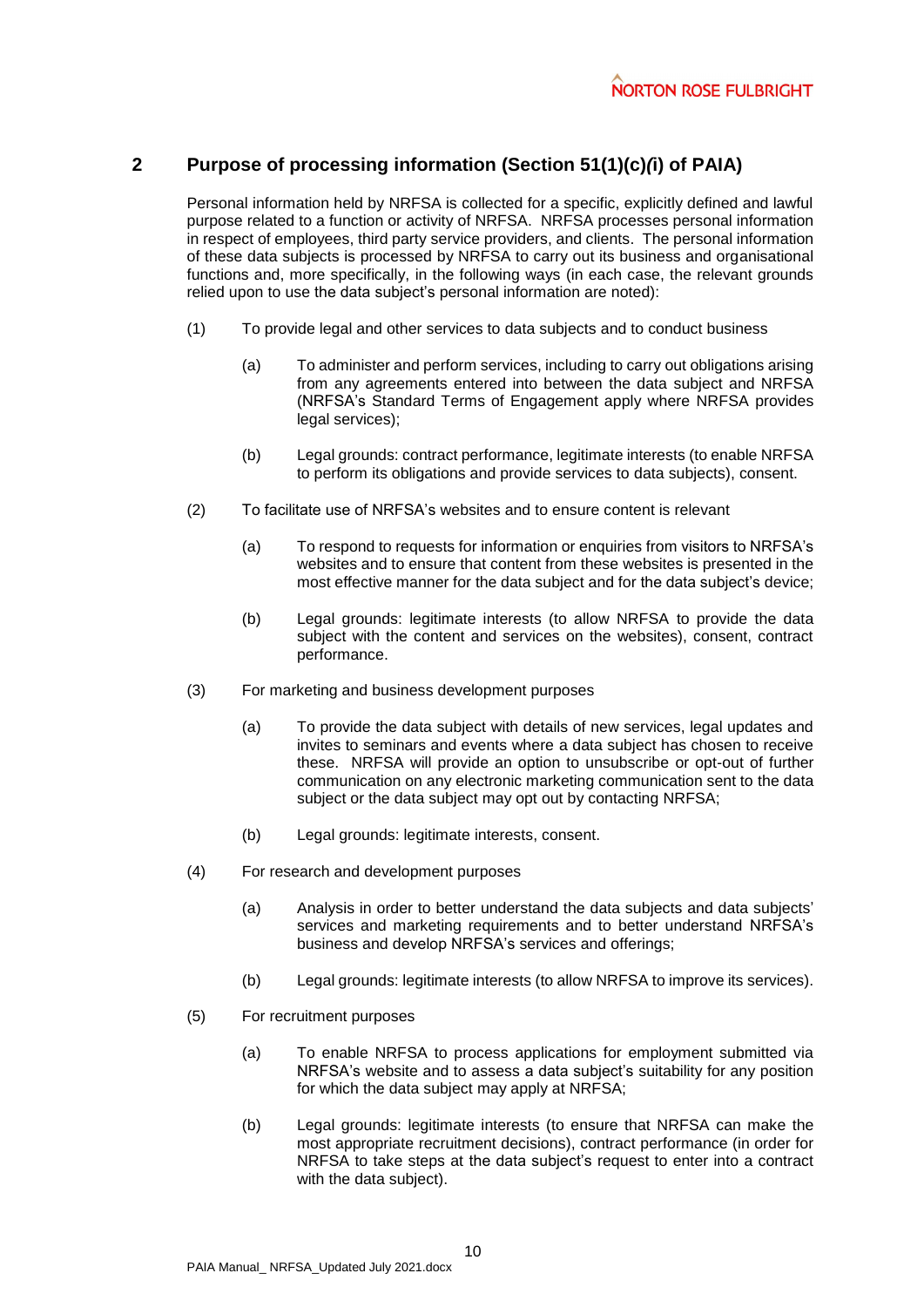- (6) To fulfil legal, regulatory, or risk management obligations
	- (a) To comply with NRFSA's legal obligations (performing client due diligence/know your client, anti-money laundering, anti-bribery, sanctions or reputational risk screening, identifying conflicts of interests); for the prevention of fraud and/or other relevant background checks as may be required by applicable law and regulation and best practice at any given time (if false or inaccurate information is provided and fraud is identified or suspected, details may be passed to fraud prevention agencies and may be recorded by NRFSA or by them); to enforce NRFSA's legal rights, to comply with NRFSA's legal or regulatory reporting obligations and/or to protect the rights of third parties;
	- (b) Legal grounds: legal obligations, legal claims, legitimate interests (to cooperate with law enforcement and regulatory authorities, to ensure that the data subject falls within NRFSA's acceptable risk profile and to assist with the prevention of crime and fraud). Where we process special categories of personal information NRFSA may also rely on substantial public interest (prevention or detection of crime) or legal claims.
- (7) To ensure that NRFSA is paid
	- (a) To recover any payments due to NRFSA and where necessary to enforce such recovery through the engagement of debt collection agencies or taking other legal action (including the commencement and carrying out of legal and court proceedings);
	- (b) Legal grounds: contract performance, legal claims, legitimate interests (to ensure that we are paid for our services).
- (8) To inform data subjects of changes
	- (a) To notify the data subject about changes to NRFSA's services or NRFSA's Standard Terms of Engagement for legal services or this PAIA Manual;
	- (b) Legal grounds: legitimate interests (to ensure we can notify the data subject about changes to NRFSA's service, Standard Terms of Engagement etc).
- (9) To reorganise or make changes to NRFSA's business
	- (a) In the event that NRFSA undergoes a re-organisation (for example if NRFSA merges, combines or divests a part of its business), it may need to transfer some or all of its personal information to the relevant third party (or its advisers) as part of any due diligence process or transfer to that re-organised entity or third party the data subject's personal information for the same purposes as set out in this PAIA Manual or for the purpose of analysing any proposed re-organisation;
	- (b) Legal grounds: legitimate interests (in order to allow NRFSA to change its business).

11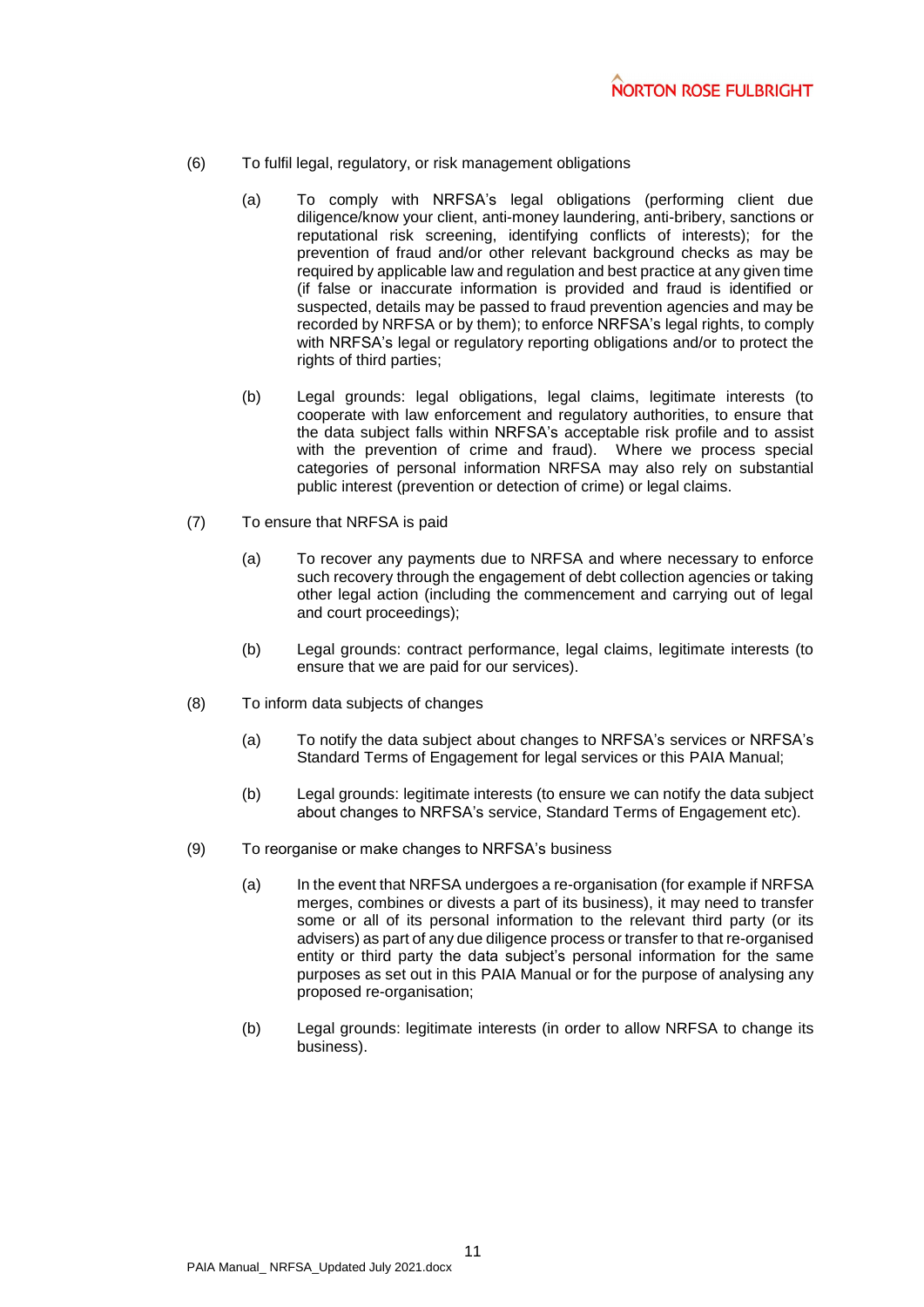## **3 The recipients or categories of recipients to whom the personal information may be supplied (Section 51(1)(c)(iii) of PAIA)**

NRFSA may share records of personal information with NRFSA's affiliates and representatives, which includes the following:

- (1) NRFSA's professional advisers (eg legal, financial, business, risk management or other advisers), bankers and auditors;
- (2) NRFSA's insurers and insurance brokers;
- (3) Third party service providers; and/or
- (4) Other third party external advisers or experts engaged in the course of the services NRFSA provides to its clients and with their prior consent.

#### **4 Planned trans-border flows of personal information (Section 51(1)(c)(iv) of PAIA)**

- 4.1 As a global law firm, NRFSA cannot limit its processing of the data subject's personal information to the country in which that data subject is based. In the course of providing services, NRFSA will likely need to transfer personal information to locations outside the jurisdiction in which the data subject provides it or where the data subject is viewing NRFSA's website.
- 4.2 Regardless of the location of NRFSA's processing, NRFSA will impose the same data protection safeguards globally and implement appropriate measures to ensure that the data subject's personal information is protected in accordance with applicable data protection laws. NRFSA has a data sharing agreement in place signed by all NRFSA entities. Similarly, where a third party service provider processes the personal data on NRFSA's behalf, NRFSA will ensure that appropriate measures are in place to ensure an adequate level of protection for the data subject's personal information.

#### **5 Information security measures to be implemented (Section 51(1)(c)(v) of PAIA)**

- 5.1 NRFSA recognises that information security is an integral element of data privacy. While no data transmission (including over the Internet or any website) can be guaranteed to be secure from intrusion, NRFSA implements a range of commercially reasonable physical, technical and procedural measures to help protect personal information from unauthorised access, use, disclosure, alteration or destruction in accordance with data protection law requirements.
- 5.2 Information that is provided to NRFSA is stored on NRFSA's or its service providers' secure servers and accessed and used subject to NRFSA's security policies and standards, or those agreed with its service providers. NRFSA holds the ISO/IEC 27001:2013 (ISO 27001) accreditation for its IT operations globally. ISO27001 is an internationally recognised certification that information security is managed in line with best practice.
- 5.3 Everyone at NRFSA and any third party service providers that NRFSA engages with that process personal information on NRFSA's behalf (for the purposes listed above) are also contractually obligated to respect the confidentiality of personal information.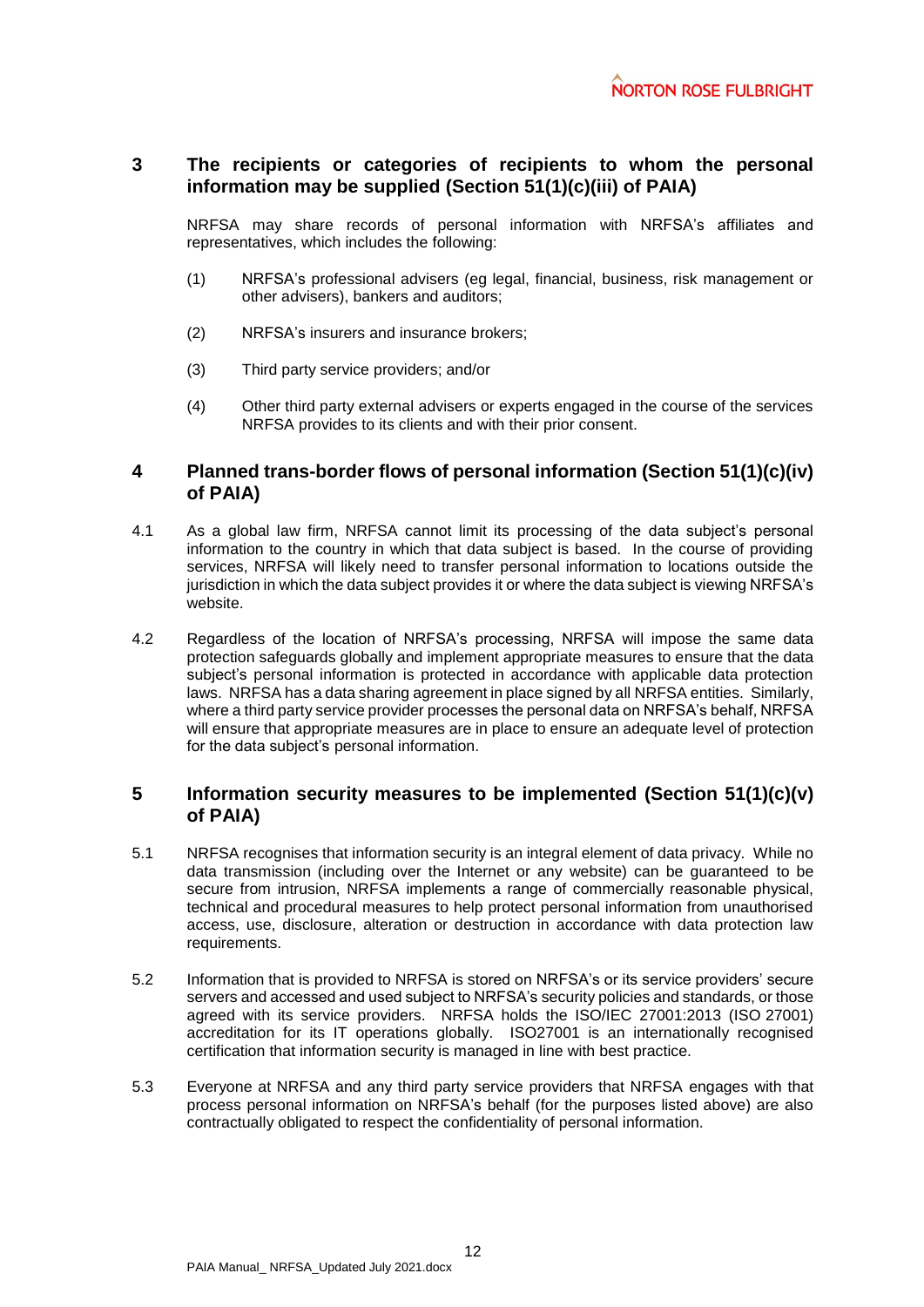5.4 Where NRFSA has given a data subject (or where the data subject has chosen) a password which enables the data subject to access certain parts of NRFSA websites or online services, the data subject is responsible for keeping this password confidential and for complying with any other security procedures that NRFSA notifies the data subject of.

### **6 Additional provisions relating to the processing of personal information**

Please refer to the NRFSA External Privacy Notice available on NRFSA's website at [www.nortonrosefulbright.com.](http://www.nortonrosefulbright.com/)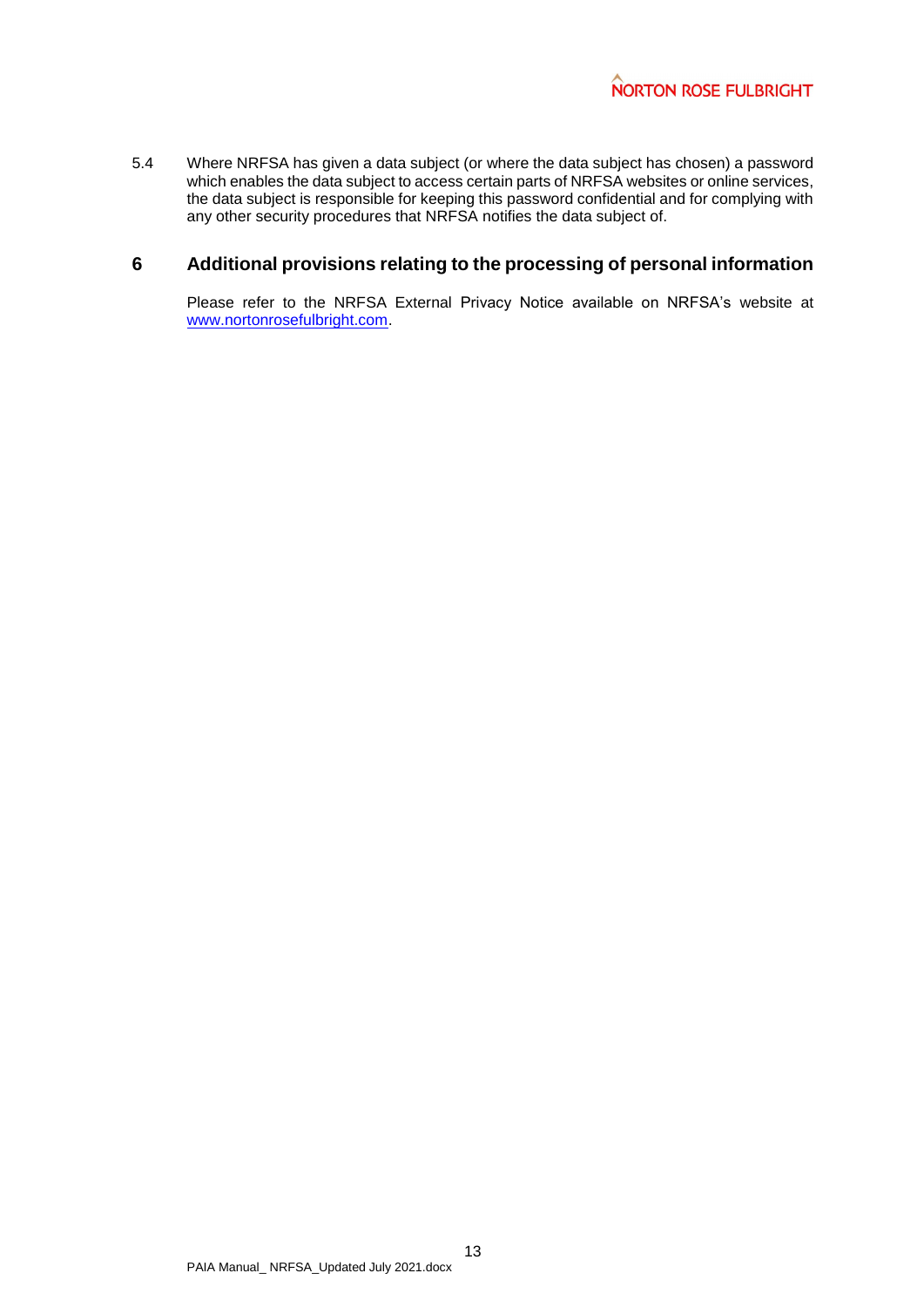# <span id="page-13-0"></span>**Annexure B – Form C**

Request for access to record of Private Body

(Section 53(1) of the *Promotion of Access to Information Act*, 2000)

Regulation 10

1 Particulars of private body

The Head:

- 2 Particulars of person requesting access to the record
	- (a) The particulars of the person who requests access to the record must be given below.
	- (b) The address and/or fax number in the Republic to which the information is to be sent must be given.
	- (c) Proof of the capacity in which the request is made, if applicable, must be attached.
	- (1) Full names and surname:
	- (2) Identity number:
	- (3) Postal address:
	- (4) Fax number:
	- (5) Telephone number:
	- (6) Email address:
	- (7) Capacity in which request is made, when made on behalf of another person:
- 3 Particulars of person on whose behalf request is made

This section must be completed ONLY if a request for information is made on behalf of another person.

- (1) Full names and surname:
- (2) Identity number:
- 4 Particulars of record
	- 4.1 Provide full particulars of the record to which access is requested, including the reference number that is known to you, to enable the record to be located.
	- 4.2 If the provided space is inadequate, please continue on a separate folio and attach it to this form. The requester must sign all the additional folios.
	- (1) Description of record or relevant part of the record:
		- (a) Reference number, if available:
		- (b) Any further particulars of the record: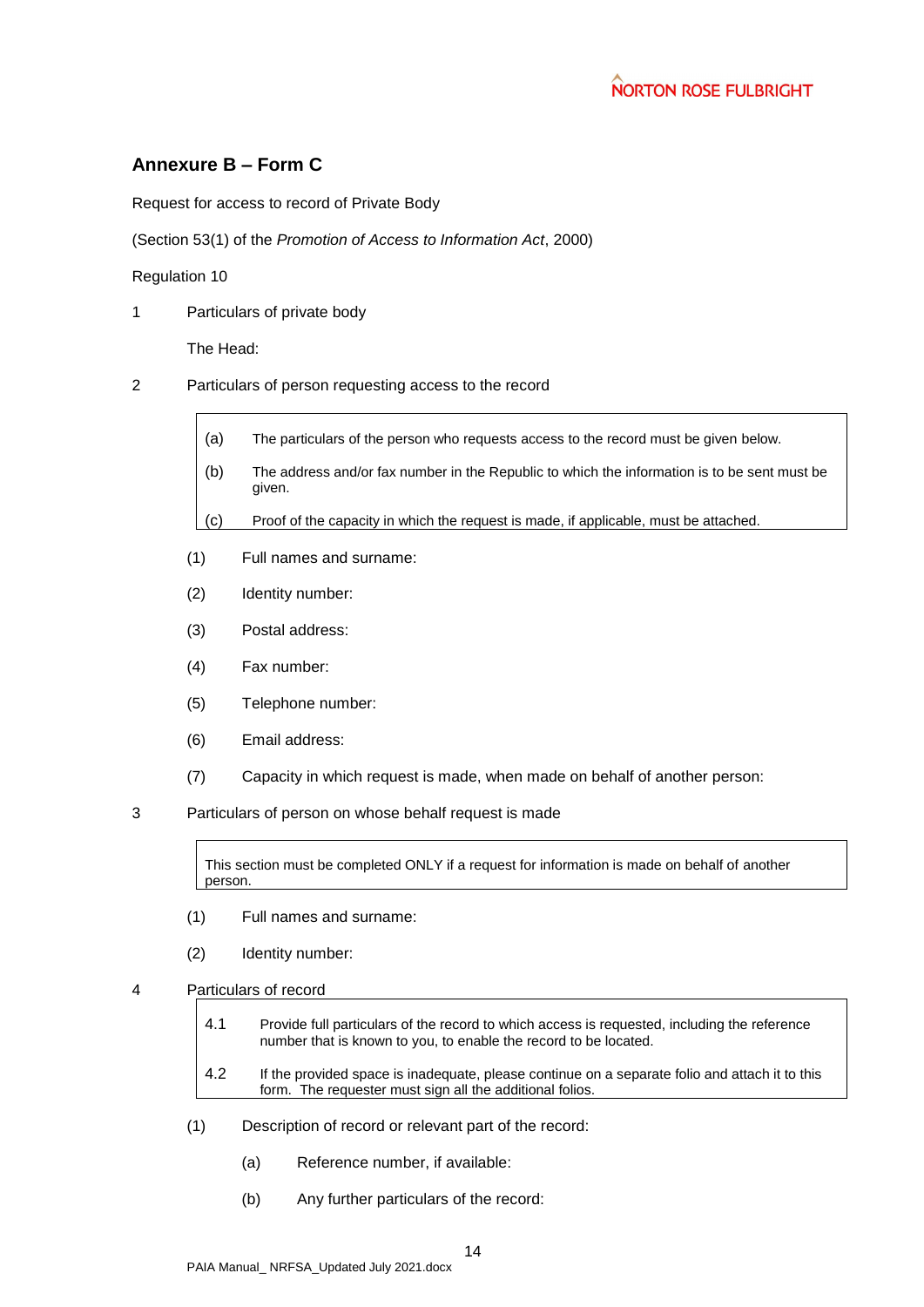4.3 Fees

| (1) | A request for access to a record, other than a record containing personal information about<br>yourself, will be processed only after a request fee has been paid. |
|-----|--------------------------------------------------------------------------------------------------------------------------------------------------------------------|
| (2) | You will be notified of the amount required to be paid as the request fee.                                                                                         |
| (3) | The fee payable for access to a record depends on the form in which access is required and<br>the reasonable time required to search for and prepare a record.     |
| (4) | If you qualify for exemption of the payment of any fee, please state the reason for exemption.                                                                     |
|     |                                                                                                                                                                    |

- 4.4 Reason for exemption from payment of fees:
	- (1) Form of access to record

If you are prevented by a disability to read, view or listen to the record in the form of access provided for in (1) to (4) hereunder, state your disability and indicate in which form the record is required.

(a) Disability:

Form in which record is required:

Notes:

1. Compliance with your request in the specified form may depend on the form in which the record is available. 2. Access in the form requested may be refused in certain circumstances. In such a case, you will be informed if access will be granted in another form. 3. The fee payable for access to the record, if any, will be determined by the form in which access is requested.

#### (b) Mark the appropriate box with an X

| (1) | If the record is written or printed form:                                                                                          |  |                                                           |                                                             |                      |  |                                                      |  |
|-----|------------------------------------------------------------------------------------------------------------------------------------|--|-----------------------------------------------------------|-------------------------------------------------------------|----------------------|--|------------------------------------------------------|--|
|     | copy of record*                                                                                                                    |  |                                                           |                                                             | inspection of record |  |                                                      |  |
| (2) | If record consists of visual images (includes photographs, slides, video<br>recordings, computer-generated images, sketches, etc): |  |                                                           |                                                             |                      |  |                                                      |  |
|     | view the<br>images                                                                                                                 |  | copy of the images*                                       |                                                             |                      |  | transcription of the<br>images*                      |  |
| (3) | If record consists of recorded words or information which can be<br>reproduced in sound:                                           |  |                                                           |                                                             |                      |  |                                                      |  |
|     | listen to the soundtrack audio<br>cassette                                                                                         |  |                                                           | transcription of soundtrack* written or<br>printed document |                      |  |                                                      |  |
| (4) | If record is held on computer or in an electronic or machine-readable<br>form:                                                     |  |                                                           |                                                             |                      |  |                                                      |  |
|     | printed copy<br>of record*                                                                                                         |  | printed copy of<br>information derived<br>from the record |                                                             |                      |  | copy in computer-<br>readable form (compact<br>disc) |  |